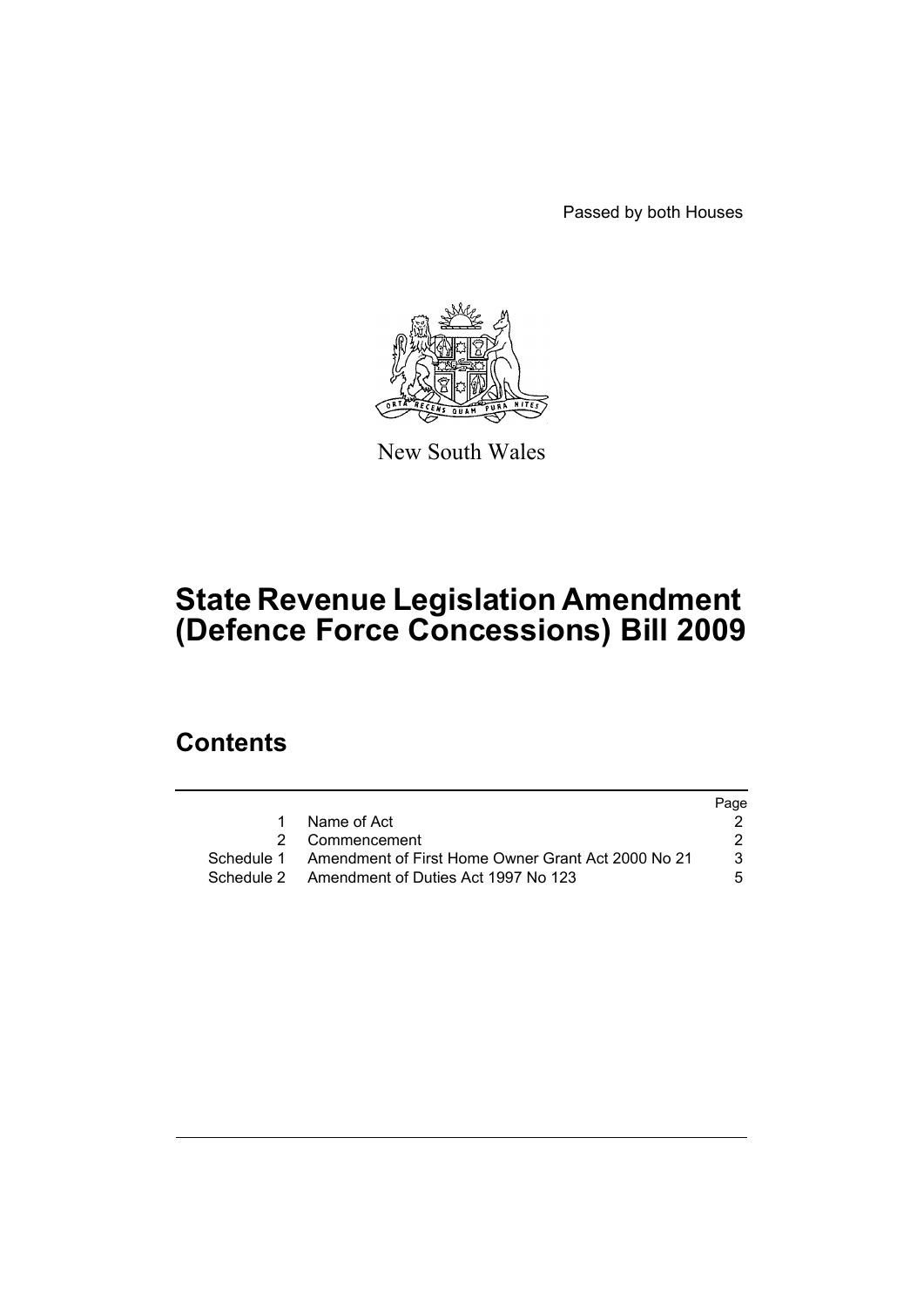*I certify that this public bill, which originated in the Legislative Assembly, has finally passed the Legislative Council and the Legislative Assembly of New South Wales.*

> *Clerk of the Legislative Assembly. Legislative Assembly, Sydney, , 2009*



New South Wales

## **State Revenue Legislation Amendment (Defence Force Concessions) Bill 2009**

Act No , 2009

An Act to amend the *First Home Owner Grant Act 2000* and the *Duties Act 1997* to make provision for grants and duty concessions in respect of Defence Force personnel.

*I have examined this bill and find it to correspond in all respects with the bill as finally passed by both Houses.*

*Assistant Speaker of the Legislative Assembly.*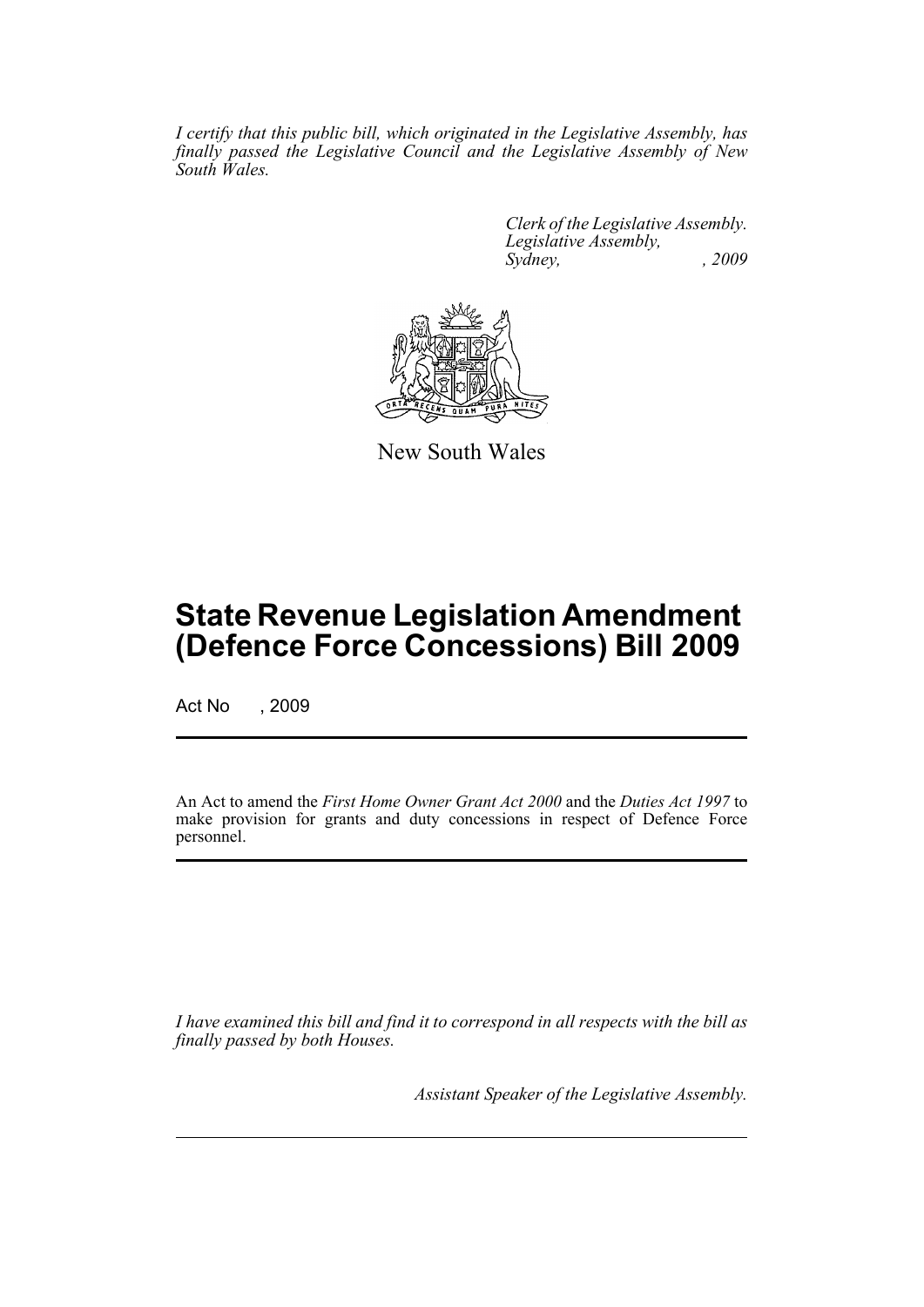#### <span id="page-2-0"></span>**The Legislature of New South Wales enacts:**

#### **1 Name of Act**

This Act is the *State Revenue Legislation Amendment (Defence Force Concessions) Act 2009*.

#### <span id="page-2-1"></span>**2 Commencement**

This Act is taken to have commenced on the day the Bill for this Act was introduced into the Legislative Assembly.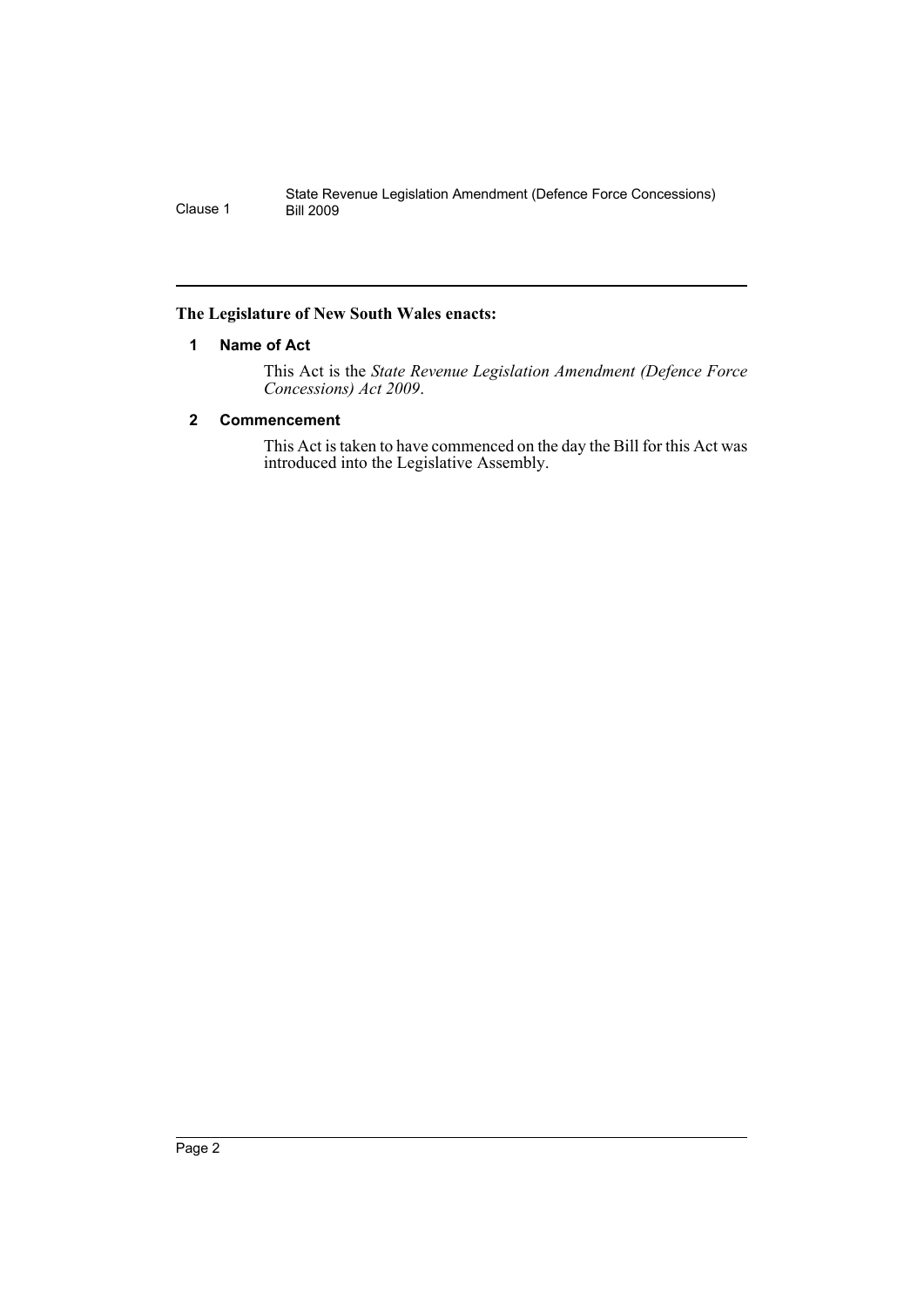State Revenue Legislation Amendment (Defence Force Concessions) Bill 2009

Amendment of First Home Owner Grant Act 2000 No 21 Schedule 1

### <span id="page-3-0"></span>**Schedule 1 Amendment of First Home Owner Grant Act 2000 No 21**

#### **[1] Section 3 Definitions**

Omit "a grant" from the definition of *first home owner grant*.

Insert instead "a first home owner grant".

#### **[2] Section 7 Entitlement to grant**

Omit section 7 (2) and (3). Insert instead:

- (2) An applicant need not comply with the eligibility criteria to the extent the applicant is exempted from compliance with the eligibility criteria by this Act.
- (3) A first home owner grant is payable before completion of the relevant eligible transaction if payment is authorised under section 20.

#### **[3] Section 43A**

Insert before section 44:

#### **43A Special grant for ADF personnel**

- (1) A grant (an *ADF home buyer's grant*) is payable on an application under this Act if:
	- (a) the applicant or, if there are 2 or more of them, at least one of the applicants is a member of the Defence Force on the commencement date of the eligible transaction, and
	- (b) the applicant or, if there are 2 or more of them, each of the applicants:
		- (i) complies with the eligibility criteria for a first home owner grant (except for the residence requirement), and
		- (ii) is enrolled to vote in State elections (under the *Parliamentary Electorates and Elections Act 1912*) on the commencement date of the eligible transaction, and
	- (c) the transaction for which the grant is sought:
		- (i) is an eligible transaction, and
		- (ii) has been completed.
- (2) Subject to this section, this Act applies in relation to an ADF home buyer's grant in the same way as it applies to a first home owner grant, with any necessary modifications, as if a reference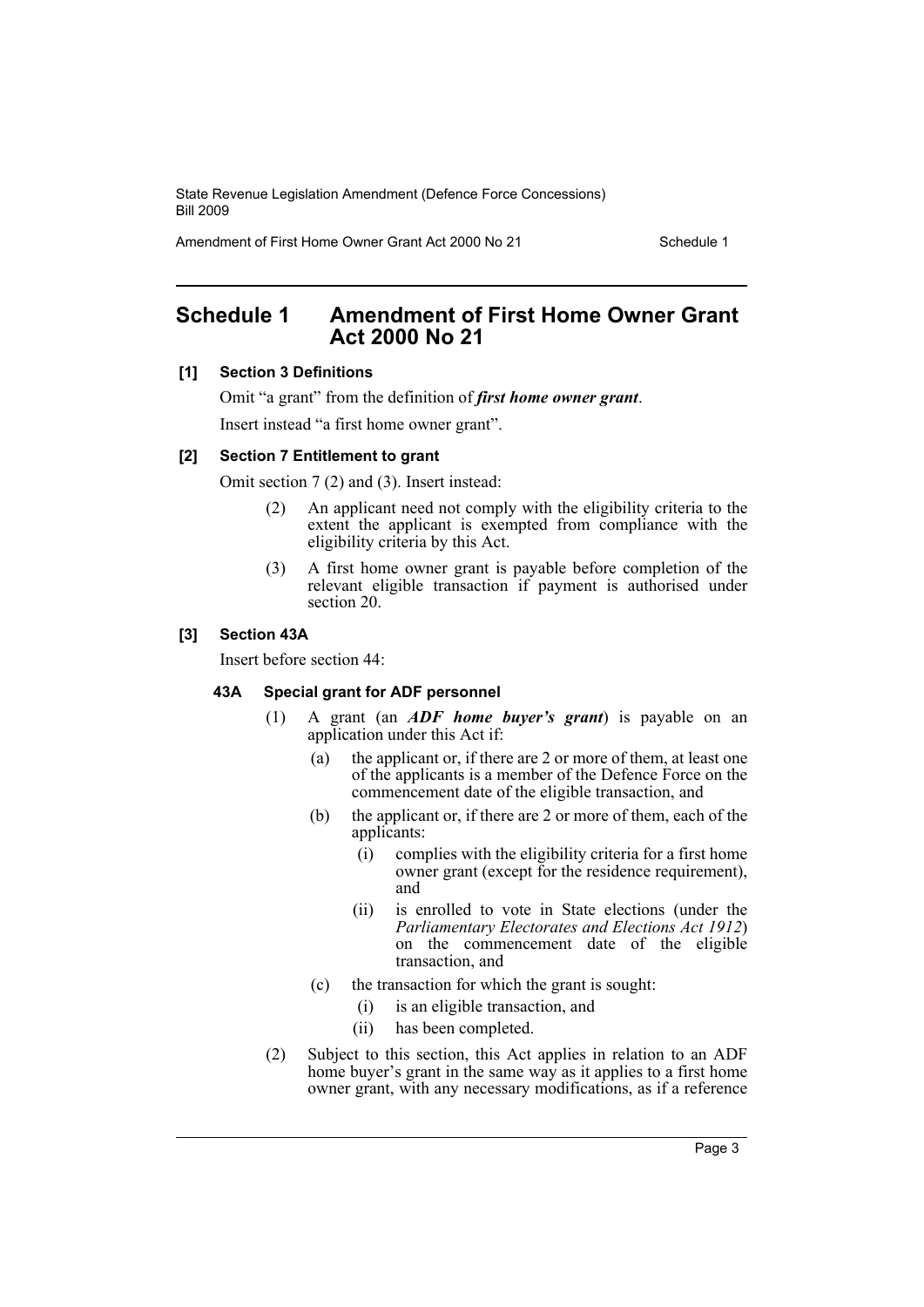State Revenue Legislation Amendment (Defence Force Concessions) Bill 2009

Schedule 1 Amendment of First Home Owner Grant Act 2000 No 21

in this Act to a first home owner grant included a reference to an ADF home buyer's grant.

- (3) The residence requirement does not apply to an ADF home buyer's grant.
- (4) An ADF home buyer's grant is payable in respect of an eligible transaction only if a first home owner grant is not payable in respect of the same eligible transaction.
- (5) In this section, a *member of the Defence Force* means a member of the Permanent Forces of the Australian Defence Force (within the meaning of the *Defence Act 1903* of the Commonwealth).

#### **[4] Schedule 1 Savings, transitional and other provisions**

Insert at the end of clause 1 (1):

*State Revenue Legislation Amendment (Defence Force Concessions) Act 2009*